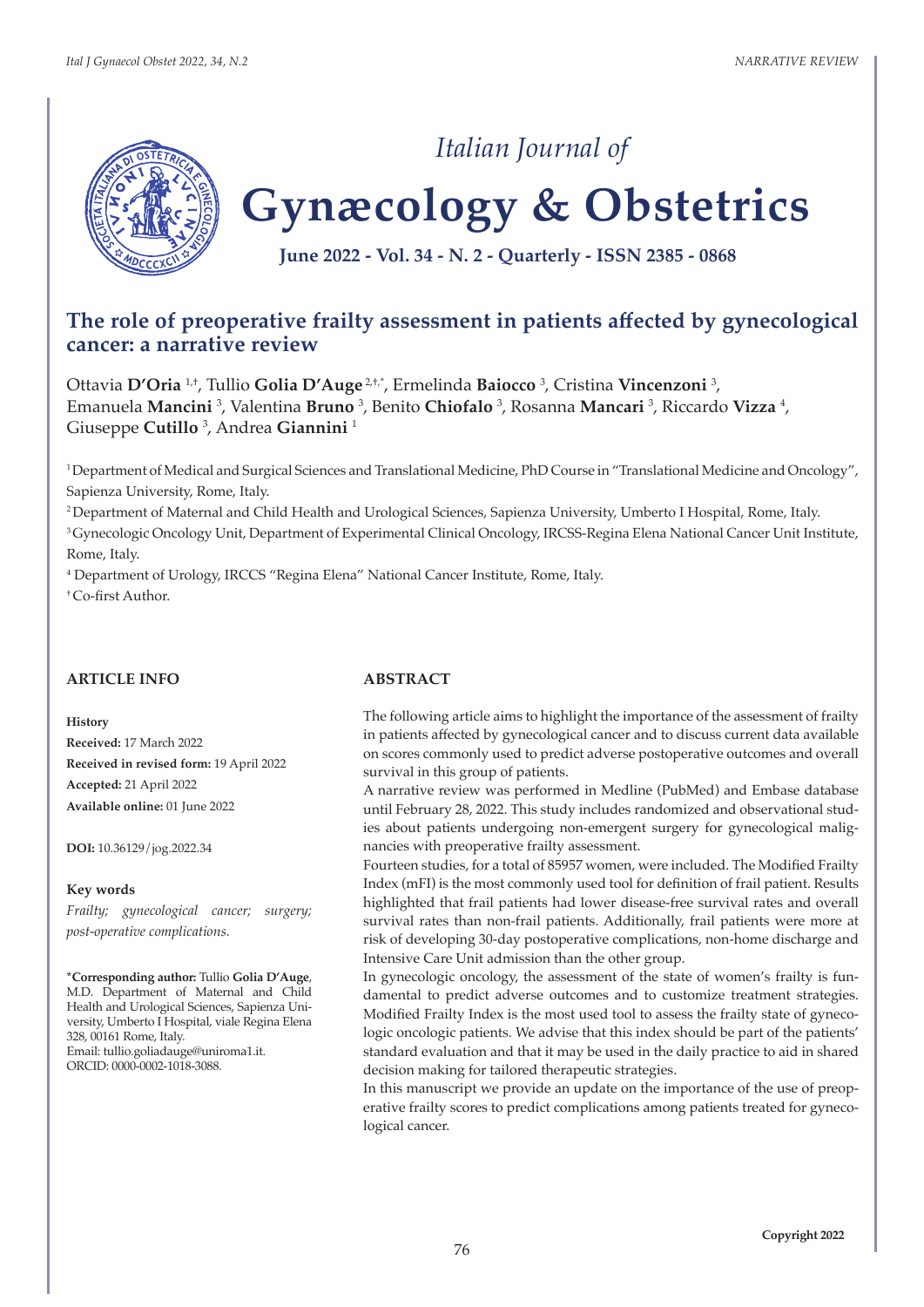## **INTRODUCTION**

There is a rapid rise of the mean age of patients with gynecological cancer due to increased global quality of life and a substantial improvement of the healthcare offered. It has been estimated that by 2050, the population over 65 will double that of 2012 [1].

Given the greater frailty and psychological distress and the lesser possibility to undergo surgery of older patients, gynecologists oncologists must customize treatment of this patient category more than the younger counterpart [2-6].

All this underlines the importance of assessing the frailty of elderly patients before any type of oncological treatment.

Frailty has been defined as *"a medical syndrome with multiple causes and contributors that is characterized by diminished strength, endurance, and reduced physiologic function that increases an individual's vulnerability for developing increased dependency and/or death"*  from World Health Organization in 2012 [7].

Frailty is a syndrome characterized by increased vulnerability, reduced health response, increased falls, need for long-term care and mortality [8-11], but it is incorrect to consider all patients over the age of 65 as frail because some of them would not receive the best treatment possible [12]. In fact, frailty, disability and multimorbidity are very different concepts and cannot be used synonymously [13].

Many scores, with the aim of customizing the treatment, are commonly used for the assessment of frailty and there is no unanimous consensus on which is the best to use [14-22].

The aim of this study is to emphasize the importance of frailty by evaluating the currently available literature and to underline the use of frailty assessment tools to predict postoperative adverse outcomes and overall survival in frail patients with gynecological cancer.

#### **MATERIALS AND METHODS**

On March the 1<sup>st</sup>, 2022, the authors conducted research on Medline (PubMed) and Embase database. The keywords used for the research included: "frailty" or "frail" or "fragility" and "ovarian" or "ovary" or "endometrial" or "endometrium" or "uterus" or "cervical cancer" or "cervix" or "vulvar" or "vaginal" or "gynecological" or "gynecologic".

The inclusion criteria were: 1) prospective or retrospective randomized controlled trials; 2) patients with gynecological malignant tumors undergoing non-emergent surgery; 3) preoperative assessment of patients' frailty using a defined frailty score (*e.g*., Clinical Frailty Scale (CFS-7), Frailty Index (FI), modified Frailty Index (mFI).)

Case reports, case studies and conference abstracts were excluded, as well as studies in which the assessment of patients' state of frailty was not evaluated or was evaluated using non-specific scores. In the end, fourteen studies, for a total of 85957 women, were included.

#### **RESULTS**

The characteristics for each included study are summarized in **Table 1**.

In 2012, M. Courtney-Brooks *et al*. published the first prospective monocentric study in gynecological oncology patients over 65 years of age who underwent surgery, assessing complications within 30 days as their primary endpoint. 37 patients were enrolled, and the state of frailty was calculated using the Fried frailty criteria (FFC) score. 16% of women were frail, 27% were intermediately frail and 57% were not frail. Women in the 1st group had a significantly higher BMI than those in the other groups (36.0, 31.5 and 26.1 kg/m<sup>2</sup>,  $p = 0.02$ ) and the rate of complications within 30 days was 24% *versus* 67% in non-frail patients compared to frailer patients ( $p = 0.04$ ) [23].

In 2015, Uppal *et al*. retrospectively evaluated, with the Modified Frailty Index (mFI), the state of frailty of 6551 women undergoing surgery for gynecological oncological pathologies. Patients were divided as follows: mFI = 0:  $45.2\%$ ; mFI = 1:  $36.7\%$ ; mFI = 2:  $15\%$ ; mFI = 3: 2.5%; mFI  $\geq$  4: 0.6%. The complications at 30 days Clavien-Dindo IV/V were respectively 2%, 2.7%, 4.4%, 7.4% and 24.4% (p < 0.001) [24].

In 2017, Ferrero *et al*. conducted a multicentric retrospective study of 78 women over 70 who underwent surgery for Epithelial Ovarian Cancer (EOC). Complications at 30 days were significantly higher in patients considered frail using mFI than the non-frail counterpart (23.5% *vs* 4.3%, p = 0.03), and median overall survival was more favorable in younger patients (98  $vs$  30 months,  $p = 0.016$ ) and less frail (56 *vs* 27 months; p = 0.07) [25].

In the same year, Driver *et al*. conducted a retrospective monocentric study on 88 patients undergoing surgery for endometrial carcinoma, subsequent chemotherapy and adjuvant radiotherapy.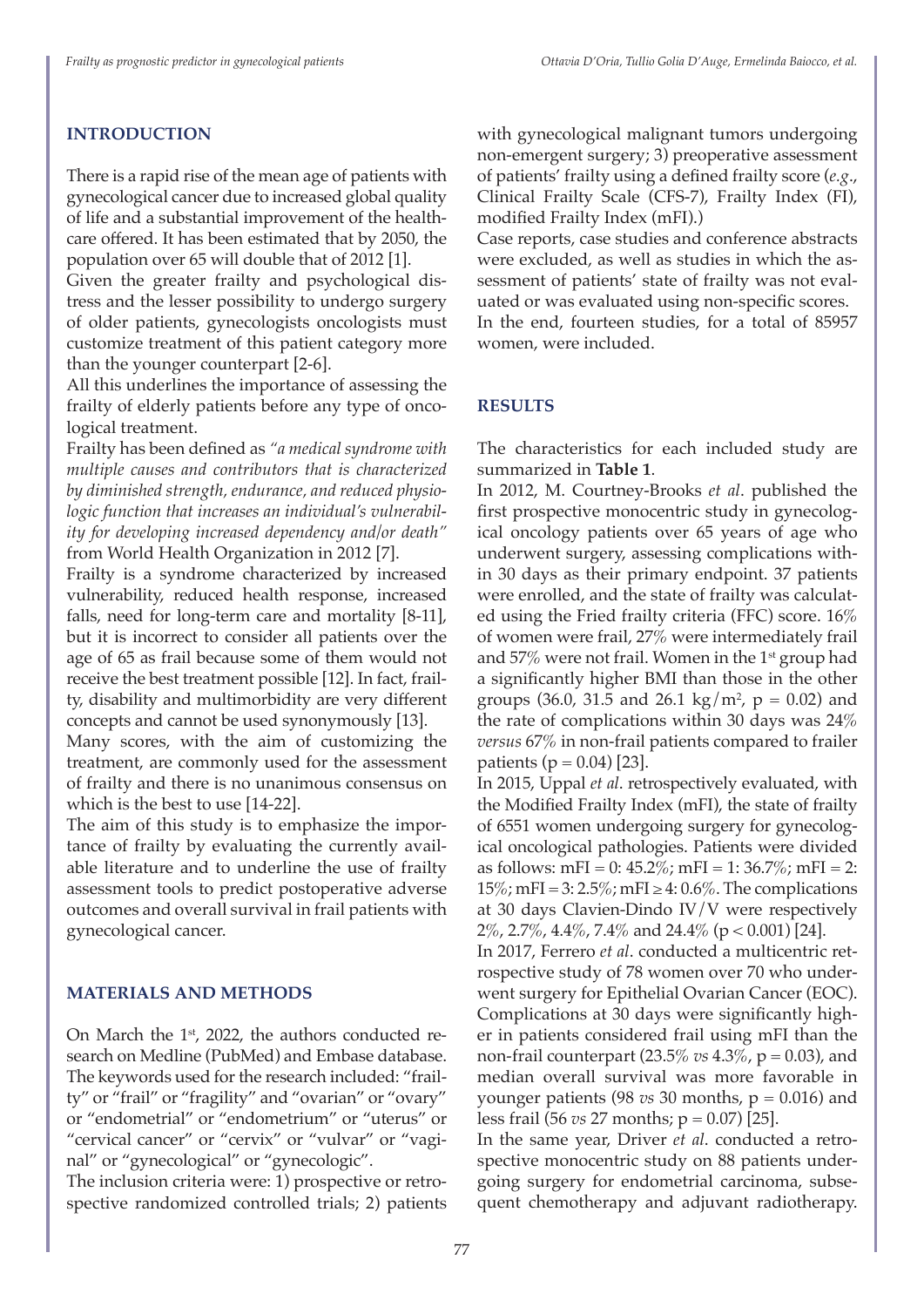| Table 1.                       |       | Description of included studies with main results. |                       |                                                                                                                            |                                               |                          |                                                                                                                                                                                                                                                                                                                                                                                                                                                                                                                                                                                                                        |
|--------------------------------|-------|----------------------------------------------------|-----------------------|----------------------------------------------------------------------------------------------------------------------------|-----------------------------------------------|--------------------------|------------------------------------------------------------------------------------------------------------------------------------------------------------------------------------------------------------------------------------------------------------------------------------------------------------------------------------------------------------------------------------------------------------------------------------------------------------------------------------------------------------------------------------------------------------------------------------------------------------------------|
| Authors                        | Years | Study type (R-P)                                   | Number of<br>Patients | Age                                                                                                                        | Score Type (mFI-FI-FFC-<br>ACG-FFC-Drivers's) | Setting (EOC-<br>$EC-GC$ | Results                                                                                                                                                                                                                                                                                                                                                                                                                                                                                                                                                                                                                |
| Courtney-Brooks<br>et al. 2012 | 2012  | $\mathbf{\underline{\sim}}$                        | 37                    | Mean 73 (range, 65-95)                                                                                                     | し<br>上                                        | ပ္ပ                      | Б<br>significantly higher BMI compared to pre-frail and non-frail<br>67% in frail vs 24% in non-frail (p = 0.04). Frail women had<br>$(36.0, 31.5$ and $26.1$ kg/m <sup>2</sup> , respectively; $p = 0.02$ ).                                                                                                                                                                                                                                                                                                                                                                                                          |
| Uppal et al.                   | 2015  | $\simeq$                                           | 6551                  | Pts without complications (97%):<br>mean $60.53 \pm 12.75$ (SD) Pts with<br>complications (3%): mean 64.86<br>± 12.41 (SD) | Έ                                             | ပ္ပ                      | 2%, 2.7%, 4.4%, 7.4% and 24.4% for mFl of 0, 1, 2, 3 and $\geq$ 4,<br>respectively ( $p < 0.001$ ).                                                                                                                                                                                                                                                                                                                                                                                                                                                                                                                    |
| Ferrero et al.                 | 2017  | $\simeq$                                           | 78                    | High-frail: median 75.3 (range,<br>Low-frail: median 75.6 (range,<br>$70 - 89$<br>$70 - 87$ )                              | Έ                                             | <b>DS</b>                | 23.5% in high-frailty vs 4.3% in low-frailty (p = 0.03). Median<br>OS was in favor of younger (98 vs 30 mo; p = 0.016) and less<br>frail patients (56 vs 27 mo; $p = 0.07$ ).                                                                                                                                                                                                                                                                                                                                                                                                                                          |
| Driver et al.                  | 2017  | $\simeq$                                           | 88                    | .5 (range, 60-88)<br>Mean 68                                                                                               | Driver's tool                                 | 싶                        | 1.02-4.80]) when adjusted for age, stage, grade and Charlson<br>48% in frail vs 77% in non-frail (p = 0.02). Frailty predicted<br>had twice the risk of disease recurrence (HR, 2.21 [95% CI,<br>shortened OS (HR, 2.34 [95% CI, 1.08-5.03]) and frail pts.<br>score.                                                                                                                                                                                                                                                                                                                                                  |
| Kumar et al.                   | 2017  | $\simeq$                                           | 535                   | $.3 \pm 11.3$ (SD)<br>Mean 64                                                                                              | FI (30 items)                                 | <b>DS</b>                | 002), to have a non-home discharge (24.2% vs 7.0%; aOR 2.58,<br>Accordion grade 3+ complication (28.2% vs 18.8%; aOR: 1.62,<br>5.2%; aOR: 2.60, 95% CI 1.32-5.10; p < 0.001), to be admitted<br>95% Cl: 1.35-4.93; p = 0.004). OS (median 26.5 vs 44.9 mo; p<br>< 0.001), to undergo CT within 42 days (62.6% vs 77.1%; $p =$<br>Compared to non-frail, frail pts. were more likely to have an<br>to the ICU (48.9% vs 20.5%; aOR: 3.20, 95% CI: 2.03-5.06; p<br>< 0.001) and PFS (median 15.8 vs 17.4 mo; $p = 0.002$ ) were<br>95% Cl: 1.00-2.62; p = 0.02), to die within 90 days (16.0 vs<br>shorter in frail pts. |
| Adedayo et al.                 | 2018  | $\simeq$                                           | 1216                  | $.39 \pm 10.8$ (SD)<br>Mean 6.                                                                                             | Έ                                             | 닚                        | (OR 1.09 [95% Cl 1.04-1.14]; p = 0.001), had a higher BMI (OR<br>Pts who were discharged to a non-home facility were older<br>1.08 [95% Cl 1.04-1.12]; $p = 0.001$ ), and were frail (5.4% vs<br>1.3%; OR 1.95 [95% CI 1.91-5.01]; p = 0.008).                                                                                                                                                                                                                                                                                                                                                                         |
| Yao et al.                     | 2019  | $\simeq$                                           | 535                   | $.3 \pm 11.3$ (SD)<br>Mean 64                                                                                              | FI (30 items)                                 | <b>POC</b>               | 002), to have a non-home discharge (24.2% vs 7.0%; aOR 2.58,<br>Accordion grade 3+ complication (28.2% vs 18.8%; aOR: 1.62,<br>5.2%; aOR: 2.60, 95% CI 1.32-5.10; p < 0.001), to be admitted<br>< 0.001), to undergo CT within 42 days (62.6% vs 77.1%; p =<br>95% Cl: 1.35-4.93; p = 0.004). OS (median 26.5 vs 44.9 mo; p<br>Compared to non-frail, frail pts. were more likely to have an<br>to the ICU (48.9% vs 20.5%; aOR: 3.20, 95% CI: 2.03-5.06; p<br>< 0.001) and PFS (median 15.8 vs 17.4 mo; $p = 0.002$ ) were<br>95% Cl: 1.00-2.62; p = 0.02), to die within 90 days (16.0 vs<br>shorter in frail pts.   |
| Mullen et al.                  | 2019  | $\simeq$                                           | 163                   | .4 (range, 20-83)<br>Mean 57                                                                                               | Έ                                             | မ္ပ                      | 50% frail vs 22.4% in non-frail (RR 2.23 [95% Cl, 1.29-3.85]).                                                                                                                                                                                                                                                                                                                                                                                                                                                                                                                                                         |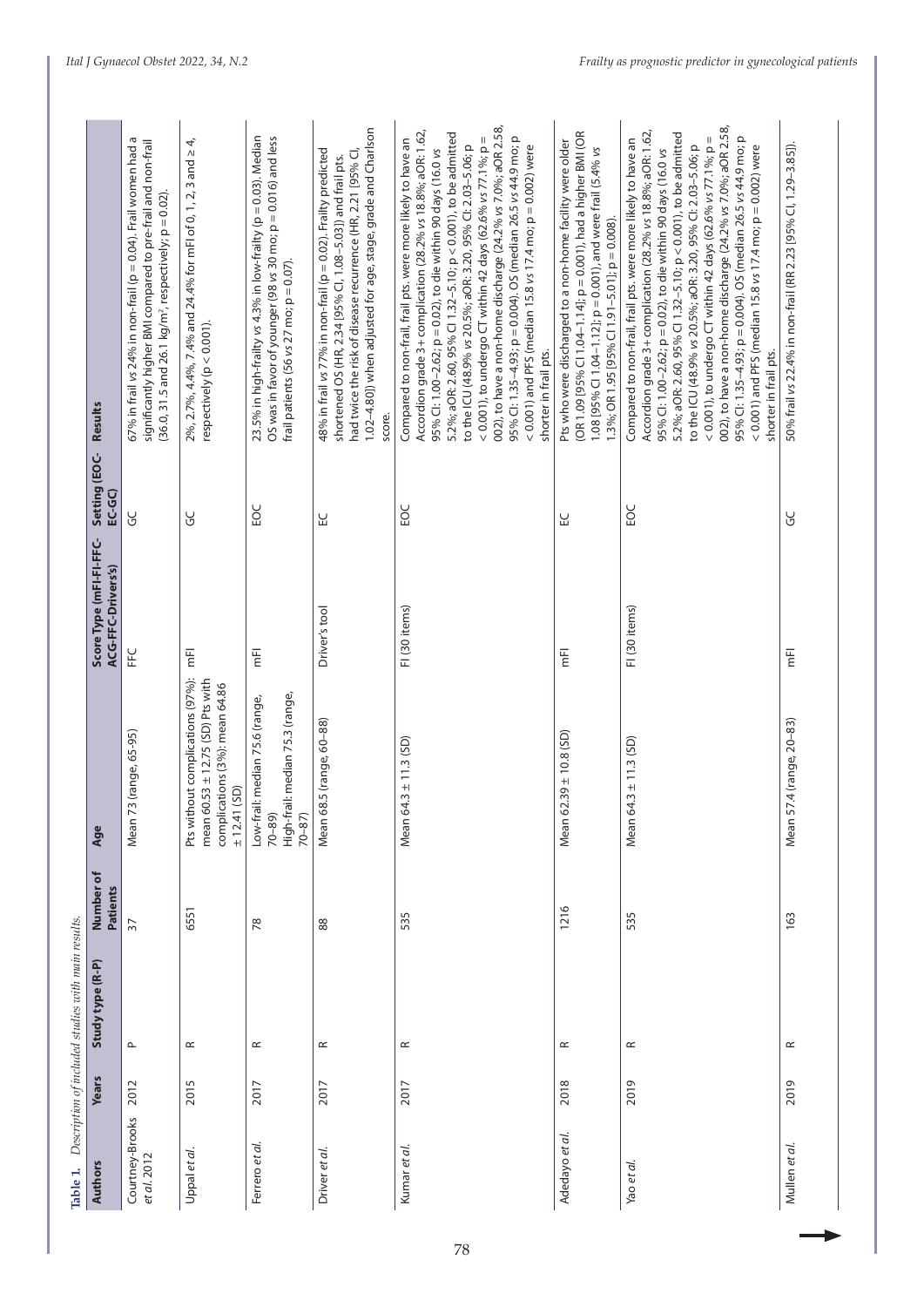| Authors                | Years | Study type (R-P)       | Number of<br>Patients | Age                                                                                  | Score Type (mFI-FI-FFC-<br>ACG-FFC-Drivers's) | Setting (EOC-<br>$EC-GC$ | Results                                                                                                                                                                                                                                                                                                                                                                                                                                                                                                                                                                    |
|------------------------|-------|------------------------|-----------------------|--------------------------------------------------------------------------------------|-----------------------------------------------|--------------------------|----------------------------------------------------------------------------------------------------------------------------------------------------------------------------------------------------------------------------------------------------------------------------------------------------------------------------------------------------------------------------------------------------------------------------------------------------------------------------------------------------------------------------------------------------------------------------|
| Sia et al.             | 2020  | $\simeq$               | 76441                 | < 40: 6.9% 40-49: 12.7% 50-59:<br>25.2% 60-69: 28.4% 70-79:<br>$19.4\% \ge 80:7.4\%$ | $\overline{\overline{\epsilon}}$              | <b>POC</b>               | Frail pts. had an increased risk of intensive level of care (45%<br>admission (aRR, 1.31 [95% Cl, 1.01-1.69]; p < 0.01), and have<br>vs 17%; aRR, 1.76 [95% Cl, 1.68-1.85]; p < 0.01), non-routine<br>Cl, 1.04-1.18]; p < 0.01), sustain mortality during 90-day re-<br>0.01), and inpatient mortality (5% vs 1%; aRR, 1.91 [95% CI,<br>readmitted within 90 days (35.3% vs 23.6%; aRR, 1.11 [95%<br>1.63-2.23]; p < 0.01). Frail patients were more likely to be<br>discharge (22% vs 6%; aRR, 1.39 [95% Cl, 1.33-1.45]; p <<br>longer and costlier index hospital stays. |
| Orlandini et al.       | 2020  | $\simeq$               | 200                   | Mean 73.5 $\pm$ 6.2 (SD)                                                             | FI (40 items)                                 | ΟŚ                       | $1.55 - 7.45$ ]; $p < 0.01$ ) and by ROC curve analyses (0.66 [95% CI,<br>FI is the strongest predictor for 1-year mortality confirmed<br>after all adjustments for confounders (OR 3.40 [95% CI,<br>$0.51 - 0.81$ ; $p = 0.01$ ).                                                                                                                                                                                                                                                                                                                                         |
| Giannini et al.        | 2020  | $\approx$              | 100                   | Mean 66.44 ± 10.43 (SD)                                                              | $\overline{\mathbf{E}}$                       | 닌                        | [95% Cl, 1.43-36.25]; $p = 0.021$ ) and severe (OR 5.16 [95% Cl,<br>1.07-24.94]; $p = 0.047$ ) complications. Elevated mFI > 3 was<br>related to a statistically higher ICU/HDU access rate in frail<br>mFI > 3 was an independent predictor of overall (OR 7.19<br>patients (33.3% vs 6.6%; $p = 0.013$ ).                                                                                                                                                                                                                                                                |
| Di Donato et al.       | 2020  | $\simeq$               | 263                   | $5.2 \pm 12.5$ (SD)<br>Mean 5!                                                       | Ē                                             | 502                      | BMI $\geq$ 30 (p = 0.04), increased mFI (p = 0.04) and high SCS (p <<br>gery were at higher risk of severe complications ranging from<br>(G3-G5). Patients with mFl ≥ 3 who underwent high-SCS sur-<br>0.001) were independent predictors of severe complications<br>29.4% to 50%.                                                                                                                                                                                                                                                                                         |
| Guelhan Inci<br>et al. | 2021  | $\mathrel{\mathsf{a}}$ | 144                   | 58 (18-87)                                                                           | 匸                                             | <b>POC</b>               | complications in patients with ovarian cancer. Besides tumor<br>Frailty Index > 0.26 is associated with severe postoperative<br>ndex > 0.15 predict poor survival in patients with ovarian<br>residuals > 1 cm, albumin levels $<$ 35.5 g/dl, and a Frailty<br>cancer.                                                                                                                                                                                                                                                                                                     |
| Chambers et al.        | 2021  | $\simeq$               | 141                   | Non Frail: 59.3 ± 10.9. Frail: 64.1<br>±9.7                                          | 固                                             | မွ                       | Frailty, defined by the modified frailty index, is predictive of<br>HIPEC in women with gynecologic cancer. Frailty screening<br>before CRS with HIPEC may assist patient selection and im-<br>a grade 2 postoperative complications following CRS with<br>prove postoperative outcomes.                                                                                                                                                                                                                                                                                   |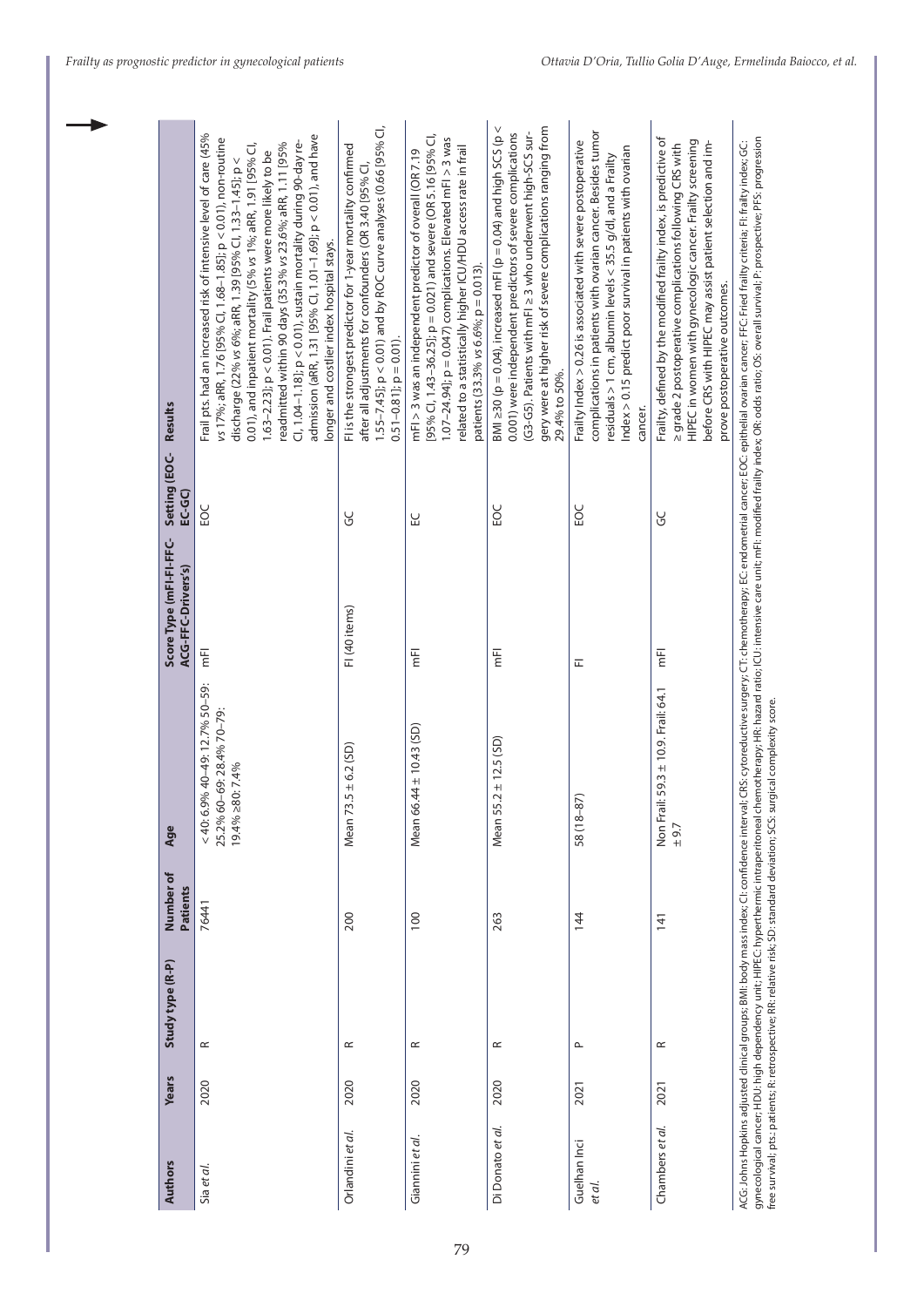The frailty assessment was evaluated using the Driver's tool. Of the sample of patients analyzed, 40% were considered non-frail while 60% were considered frail. Three-year disease-free survival was 48% in frail patients and 77% in patients in the other group ( $p = 0.02$ ). Frail patients also had a lower overall survival rate (HR 2.34 [95% CI 1.08- 5.03]) and twice the recurrence risk of the counterpart (HR 2.21 [95% CI 1.02-4.80]) [26].

Two monocentric retrospective studies were conducted, respectively by Kumar *et al*. in 2017 [27] and subsequently by Yao *et al*. in 2019 [28], on the same group of 535 patients with advanced EOC and undergoing surgery. Frailty was calculated using the Fragility Index (FI, 30 items). 75.5% of patients were found not to be frail while 24.5% were frail. Evidence showed that frail patients were exposed to a higher risk of severe complications (Accordion grade 3 +) (28.2% *vs* 18.8%; aOR: 1.62, 95% CI: 1.00–2.62;  $p = 0.02$ ), exitus within 90 days (16.0) *vs* 5.2%; aOR: 2.60, 95% CI: 1.32–5.10; p < 0.001), access in intensive care unit (ICU) (48.9% *vs* 20.5%; aOR: 3.20, 95% CI: 2.03–5.06;  $p < 0.001$ ), to require chemotherapy (CT) within 42 days (62.6% 77.1%;  $p = 002$ ) and non-home discharge (24.2% vs 7.0%; aOR 2.58, 95% CI: 1.35–4.93; p = 0.004). Overall Survival and Disease-Free Survival were also significantly lower in the frail group than their counterpart (median 26.5 *vs* 44.9 month; p < 0.001 and median 15.8  $vs$  17.4 month;  $p = 0.002$ , respectively). In 2018, Adedayo *et al*. retrospectively examined 1216 patients undergoing Endometrial Cancer (EC) surgery and considered frail or not using the modified Frailty Index (mFI) score. 21.3% of patients were frail. Patients who were discharged to a non-home facility were older (OR 1.09 [95% CI: 1.04-1.14];  $p = 0.001$ ), had a higher BMI (OR 1.08 [95% CI: 1.04-1.12];  $p = 0.001$ ), and were frail (5.4%) *vs* 1.3%; OR 1.95 [95% CI: 1.91-5.01]; p = 0.008) [29]. A subsequent retrospective study of Mullen *et al*. of 2019 conducted on 163 patients undergoing gynecological oncological surgery, with BMI  $\geq 30 \text{ kg/s}$ mq showed that complications of surgical wounds were more frequent in frail patients according to the mFI than in the non-frail (50% *vs* 22.4%, RR 2.23 [95% CI: 1.29-3.85]) [30].

Four retrospective studies were conducted in 2020. Sia *et al*. classified 76441 patients who underwent surgery for EOC into frail and non-frail using the AGC (John Hopkins adjusted clinical groups) score. 93.9% were in the first group and 6.1% in the second group. This study showed that frail pa-

tients had an increased risk of requiring intensive care (45% *vs* 17%; aRR, 1.76 [95% CI: 1.68–1.85]; p < 0.01), non-routine discharge (22% *vs* 6%; aRR, 1.39 [ $95\%$  CI: 1.33–1.45];  $p < 0.01$ ), death during hospitalization (5% *vs* 1%; aRR, 1.91 [95% CI: 1.63–2.23]; p < 0.01), needing readmission within 90 days of discharge (35.3% *vs* 23.6%; aRR, 1.11 [95% CI: 1.04– 1.18];  $p < 0.01$ ), increased mortality during 90-day readmission (aRR, 1.31 [95% CI: 1.01–1.69]; p < 0.01), to require longer hospitalizations times and, therefore, higher costs for society [31].

Orlandini *et al*. enrolled 200 patients over 65 years of age who underwent surgery for malignant gynecological tumors and evaluated their state of frailty using Frailty Index (FI, 40 items), achieving a range of 0.08-0.51 (average 0.23). Using this score, they highlighted that FI is the strongest predictor for 1-year mortality confirmed after all adjustments for confounders (OR 3.40 [95% CI: 1.55-7.45]; p < 0.01) and by ROC curve analyses  $(0.66 \; [95\% \; CI:$  $[0.51-0.81]$ ; p = 0.01) [32].

Giannini *et al*., using mFI, divided into frail and nonfrail 100 patients undergoing surgery for EC finding that an mFI > 3 is an independent predictor of severe (OR 5.16 [95% CI: 1.07-24.94];  $p = 0.047$ ) and total (OR 7.19 [95% CI: 1.43-36.25];  $p = 0.021$ ) complications, as well as being significantly associated with a higher rate of intensive care needs ( $p = 0.013$ ) [33]. Finally, from Di Donato *et al*.'s study, in which 263 patients with EOC and undergoing surgery were enrolled and their frailty status assessed using mFI, it emerged that BMI  $\geq$  30 (p = 0.04), an increased mFI value ( $p = 0.04$ ) and a high Surgery Complexity Score (SCS) ( $p < 0.001$ ), are all independent predictors for severe complications (G3- G5). In addition, patients classified as frail (mFI > 3) with high SCS (score > 8) were more susceptible to severe complications (from 29.4% to  $50\%$ ) [34].

In 2021, only two studies were published on the preoperative frailty assessment of patients suffering from gynecological malignant tumors.

Guelhan Inci *et al*. conducted a prospective study of 144 patients with EOC, assessing their state of frailty with FI, concluding that a value of this score above 0.26 is associated with an increased risk of severe postoperative complications ( $\geq$  grade IIIb by Clavien-Dindo criteria) and that Frailty Index values > 0.15, tumor residue  $> 1$  cm and low albumin levels  $\approx$  35.5 g/dl) are predictors of poor OS [35].

Lastly, Chambers *et al*. have retrospectively divided, using the mFI, 141 patients affected by gynecological malignant tumors, into frail and non-frail.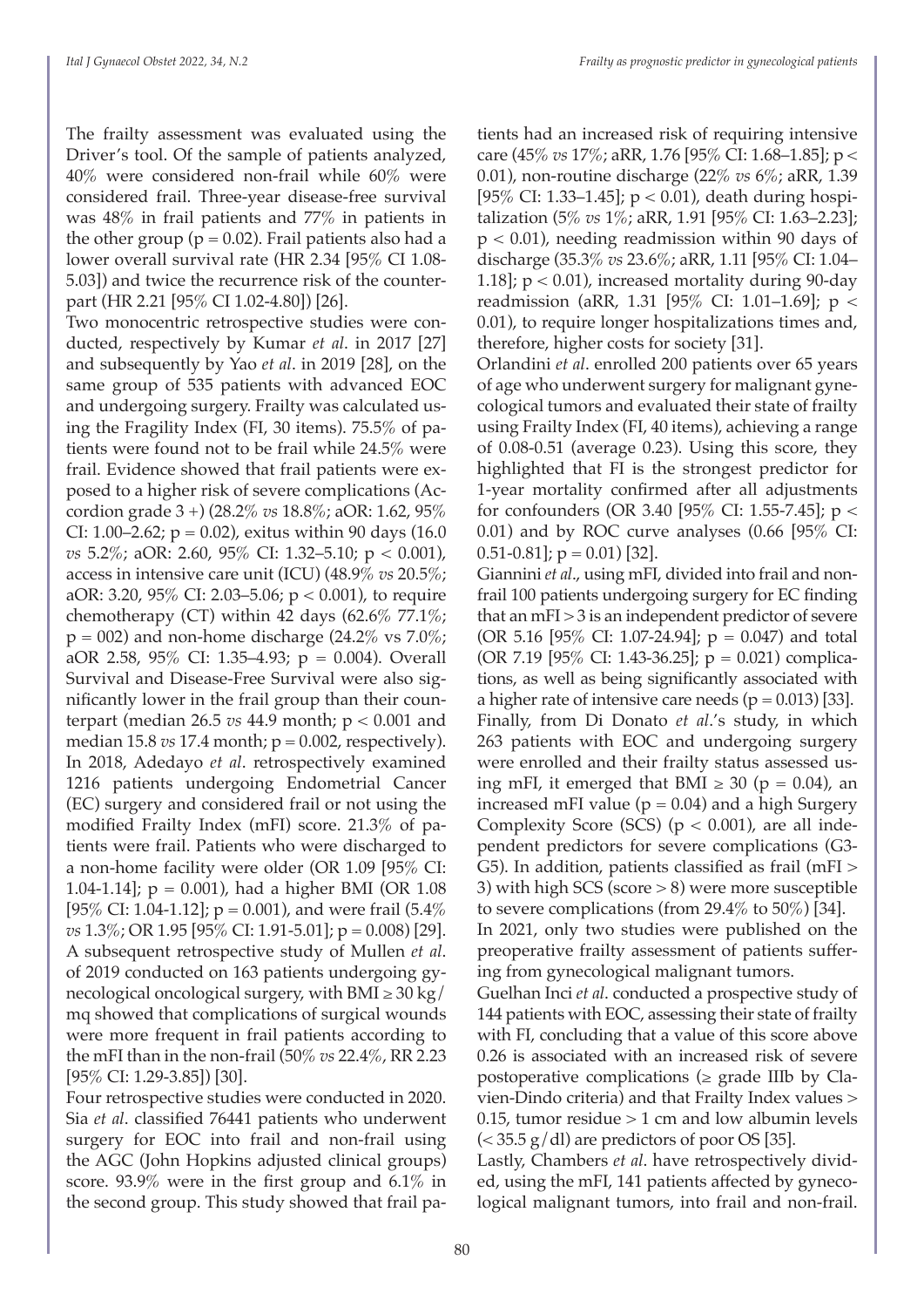All enrolled patients had undergone cytoreductive surgery (CRS) with hyperthermic intra-peritoneal chemotherapy (HIPEC). In a multivariate analysis, patients classified as frail  $(18.4\% , n = 26)$ , hence with mFI  $\geq$  2, had an increased risk of complications as a result of such procedures  $(p < 0.001)$ compared to patients not considered frail (81.6%,  $n = 115$ ), as well as increased risk of re-operation (p  $= 0.044$ ), anastomotic leak (p < 0.001), respiratory failure ( $p < 0.001$ ), ICU admission ( $p = 0.018$ ), AKI ( $p = 0.001$ ), and non-home discharge ( $p = 0.001$ ) [36].

# **CONCLUSIONS**

Based on the 14 analyzed studies, carried out from 2012 to 2021, the frailty assessment of gynecological oncological patients is fundamental for the efficient prediction of the risk of post-operative complications, and of the outcome in terms of OS and DFS [37]. This assessment correlates statistically with increased inpatient times, increased need for intensive care, increased risk of kidney failure, respiratory failure and death, and increased need for re-admission and re-intervention.

Currently none of the scores used in the articles analyzed in this manuscript are standardized.

In any case, we suggest to evaluate the frailty assessment of all patients suffering from gynecological malignant tumors and to offer them a personalized therapeutic strategy improving the oncological outcome.

Further multicentric studies should be conducted to better investigate the role of patients' frailty in order to reduce post-operative morbidity and mortality.

#### **COMPLIANCE WITH ETHICAL STANDARDS**

# *Authors contribution*

A.G,. O.D., T.G.D.: Conceptualization. E.B., C.V., E.M.: Supervision. T.G.D., R.V.: Writing – review & editing. E.M., R.M., V.B., B.C.: Supervision, validation, visualization. All authors have read and agreed to the published version of the manuscript.

# *Funding*

None.

#### *Study registration*

 $N/A$ .

#### *Disclosure of interests*

The authors declare that they have no conflict of interests.

## *Ethical approval*

N/A.

# *Informed consent*

 $N/A$ .

# *Data sharing*

N/A.

# **REFERENCES**

- 1. George EM, Burke WM, Hou JY, Tergas AI, Chen L, Neugut AI, et al. Measurement and validation of frailty as a predictor of outcomes in women undergoing major gynaecological surgery. BJOG. 2016;123(3):455-61. doi: 10.1111/1471-0528.13598.
- 2. Chattopadhyay S. Modified Frailty Index (mFI) in major gynaecological surgery: does it predict outcome? BJOG. 2016;123(3):462. doi: 10.1111/1471-0528.13690.
- 3. Gullo G, Etrusco A, Cucinella G, Perino A, Chiantera V, Laganà AS, et al. Fertility-Sparing Approach in Women Affected by Stage I and Low-Grade Endometrial Carcinoma: An Updated Overview. Int J Mol Sci. 2021;22(21):11825. doi: 10.3390/ijms222111825.
- 4. La Russa M, Zapardiel I, Halaska MJ, Zalewski K, Laky R, Dursun P, et al. Conservative management of endometrial cancer: a survey amongst European clinicians. Arch Gynecol Obstet. 2018;298(2):373- 80. doi: 10.1007/s00404-018-4820-7.
- 5. De Rosa N, Della Corte L, Giannattasio A, Giampaolino P, Di Carlo C, Bifulco G. Cancer-related cognitive impairment (CRCI), depression and quality of life in gynecological cancer patients: a prospective study. Arch Gynecol Obstet. 2021;303(6):1581- 8. doi: 10.1007/s00404-020-05896-6.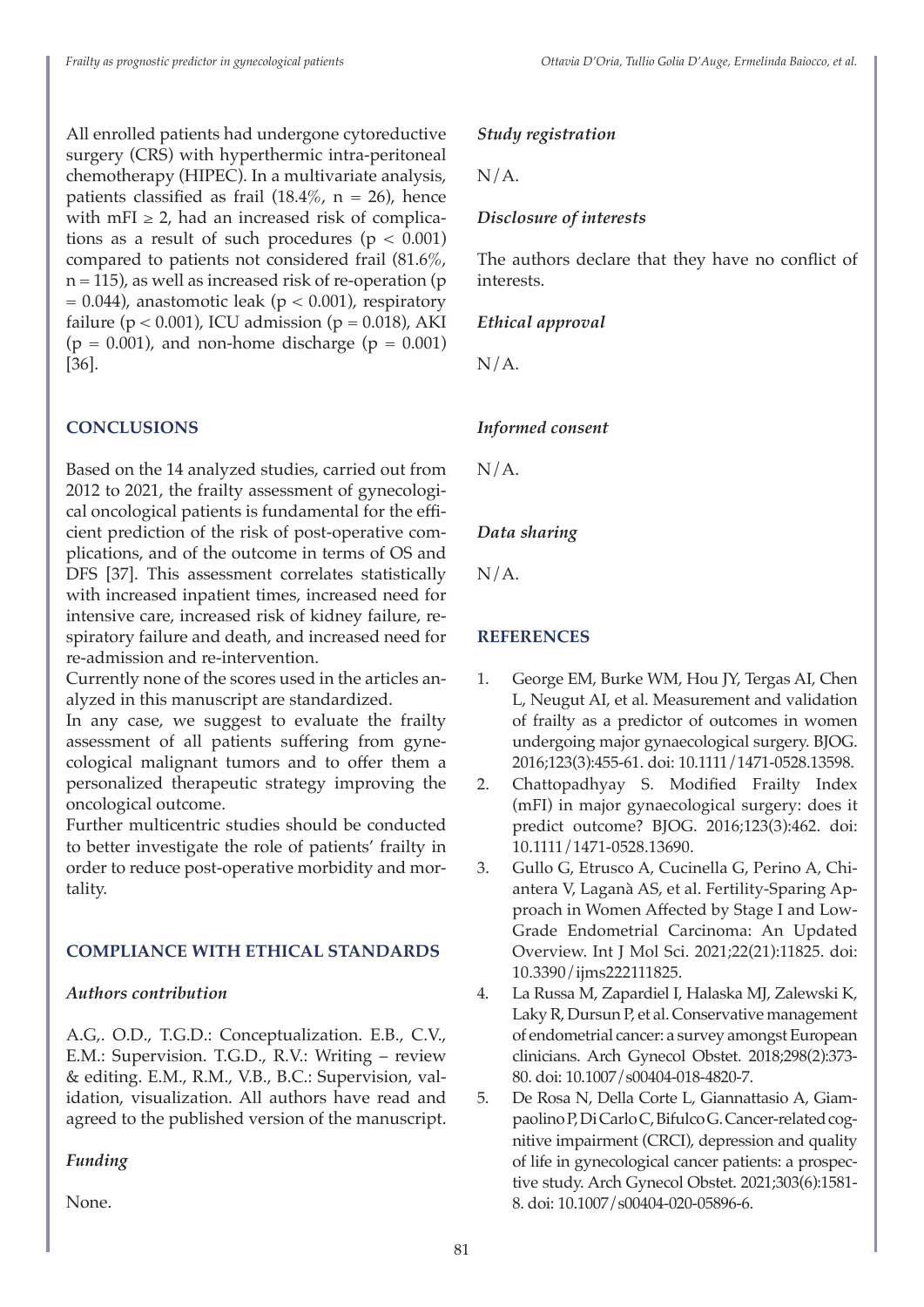- 6. Buzzaccarini G, Török P, Vitagliano A, Petousis S, Noventa M, Hortu I, et al. Predictors of Pain Development after Laparoscopic Adnexectomy: A Still Open Challenge. J Invest Surg. 2022:1-2. doi: 10.1080/08941939.2022.2056274.
- 7. Clegg A, Young J, Iliffe S, Rikkert MO, Rockwood K. Frailty in elderly people. Lancet. 2013;381(9868):752- 62. doi: 10.1016/S0140-6736(12)62167-9. Erratum in: Lancet. 2013;382(9901):1328.
- 8. Fried LP, Ferrucci L, Darer J, Williamson JD, Anderson G. Untangling the concepts of disability, frailty, and comorbidity: implications for improved targeting and care. J Gerontol A Biol Sci Med Sci. 2004;59(3):255-63. doi: 10.1093/gerona/59.3.m255.
- 9. Bogani G, Sopracordevole F, Di Donato V, Ciavattini A, Ghelardi A, Lopez S, et al. High-risk HPV-positive and -negative high-grade cervical dysplasia: Analysis of 5-year outcomes. Gynecol Oncol. 2021;161(1):173-8. doi: 10.1016/j.ygyno.2021.01.020.
- 10. Di Tucci C, Schiavi MC, Faiano P, D'Oria O, Prata G, Sciuga V, et al. Therapeutic vaccines and immune checkpoints inhibition options for gynecological cancers. Crit Rev Oncol Hematol. 2018;128:30-42. doi: 10.1016/j.critrevonc.2018.05.011.
- 11. Kojima G, Iliffe S, Walters K. Frailty index as a predictor of mortality: a systematic review and meta-analysis. Age Ageing. 2018;47(2):193-200. doi: 10.1093/ageing/afx162.
- 12. La Rosa VL, Sapia F, Salvaggio C, Valenti G, Di Gregorio LM, Santangelo C, et al. Quality of life and sexual function in women with genitourinary syndrome of menopause (GSM): Effectiveness of local therapy with ultralow-concentration estriol vaginal gel. Ital J Gynaecol Obstet 2018;30(3):7-13. doi: 10.14660/2385-0868-90.
- 13. Lutomski JE, Baars MA, Boter H, Buurman BM, den Elzen WP, Jansen AP, et al. Kwetsbaarheid, dagelijkse beperkingen en ziektelast: samenhang met kwaliteit van leven en zorggebruik bij ouderen [Frailty, disability and multi-morbidity: the relationship with quality of life and healthcare costs in elderly people]. Ned Tijdschr Geneeskd. 2014;158:A7297. Dutch. Available at: https://www.ntvg.nl/A7297.
- 14. Karam J, Tsiouris A, Shepard A, Velanovich V, Rubinfeld I. Simplified frailty index to predict adverse outcomes and mortality in vascular surgery patients. Ann Vasc Surg. 2013;27(7):904- 8. doi: 10.1016/j.avsg.2012.09.015.
- 15. Keller DS, Bankwitz B, Nobel T, Delaney CP. Using frailty to predict who will fail early discharge after laparoscopic colorectal surgery

with an established recovery pathway. Dis Colon Rectum. 2014;57(3):337-42. doi: 10.1097/01. dcr.0000442661.76345.f5.

- 16. van der Windt DJ, Bou-Samra P, Dadashzadeh ER, Chen X, Varley PR, Tsung A. Preoperative risk analysis index for frailty predicts shortterm outcomes after hepatopancreatobiliary surgery. HPB (Oxford). 2018;20(12):1181-8. doi: 10.1016/j.hpb.2018.05.016.
- 17. Crozier-Shaw G, Joyce WP. Too frail for surgery? A frailty index in major colorectal surgery. ANZ J Surg. 2018;88(12):1302-5. doi: 10.1111/ans.14792.
- 18. Adams P, Ghanem T, Stachler R, Hall F, Velanovich V, Rubinfeld I. Frailty as a predictor of morbidity and mortality in inpatient head and neck surgery. JAMA Otolaryngol Head Neck Surg. 2013;139(8):783-9. doi: 10.1001/jamaoto.2013.3969.
- 19. Hirpara DH, Kidane B, Rogalla P, Cypel M, de Perrot M, Keshavjee S, et al. Frailty assessment prior to thoracic surgery for lung or esophageal cancer: a feasibility study. Support Care Cancer. 2019;27(4):1535-40. doi: 10.1007/s00520-018-4547-9.
- 20. Galli V, Mancino P, Santangelo G, Vasta A, Giannini A, D'Oria O, et al. Loop Electrosurgical Excision Procedure and Cold Knife Conization: which is the best? A large retrospective study. Ital J Gynaecol Obstet. 2022. doi: 10.36129/jog.2022.22.
- 21. Bogani G, Lalli L, Sopracordevole F, Ciavattini A, Ghelardi A, Simoncini T, et al. Development of a Nomogram Predicting the Risk of Persistence/ Recurrence of Cervical Dysplasia. Vaccines. 2022;10(4):579. doi.org/10.3390/vaccines10040579.
- 22. Visser L, Banning LBD, El Moumni M, Zeebregts CJ, Pol RA. The Effect of Frailty on Outcome After Vascular Surgery. Eur J Vasc Endovasc Surg. 2019;58(5):762-9. doi: 10.1016/j.ejvs.2019.04.031.
- 23. Courtney-Brooks M, Tellawi AR, Scalici J, Duska LR, Jazaeri AA, Modesitt SC, et al. Frailty: an outcome predictor for elderly gynecologic oncology patients. Gynecol Oncol. 2012;126(1):20- 4. doi: 10.1016/j.ygyno.2012.04.019.
- 24. Uppal S, Igwe E, Rice LW, Spencer RJ, Rose SL. Frailty index predicts severe complications in gynecologic oncology patients. Gynecol Oncol. 2015;137(1):98-101. doi: 10.1016/j.ygyno.2015.01.532.
- 25. Ferrero A, Fuso L, Tripodi E, Tana R, Daniele A, Zanfagnin V, et al. Ovarian Cancer in Elderly Patients: Patterns of Care and Treatment Outcomes According to Age and Modified Frailty Index. Int J Gynecol Cancer. 2017;27(9):1863- 1871. doi: 10.1097/IGC.0000000000001097.